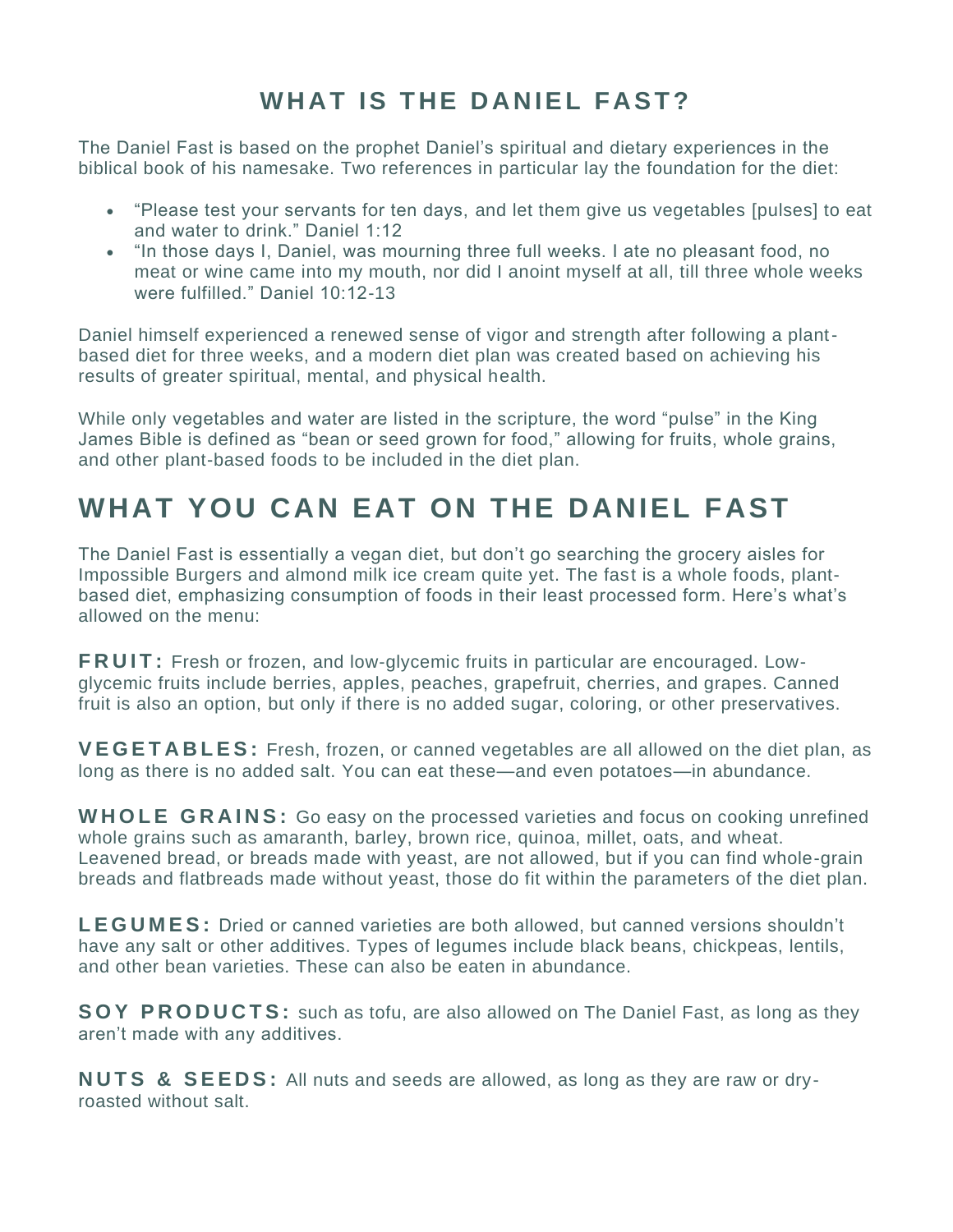**HIGH-QUALITY OILS:** Plant-based oils are approved on The Daniel Fast, but they should be used in moderation. Canola, peanut, coconut, olive, avocado, sesame, grapeseed, and walnut oils are all healthy options.

**HERBS & SPICES:** Herbs and spices will be key in flavoring your meals over the next few weeks. Investing in fresh herbs and having a host of spices to choose from will help make The Daniel Fast that much easier. Salt is allowed on the diet, but it should be used minimally.

Nutritional supplements are also allowed, as long as you aren't reaching for gummy vitamins.

## **WHAT YOU CAN'T EAT ON THE DANIEL FAST**

**MEAT & EGGS:** Animal protein of any kind is not allowed during the three-week fasting plan, and meat is specifically avoided in the Book of Daniel. Instead, participants are encouraged to obtain protein from legumes, whole grains, nuts, and seeds.

**DAIRY:** Dairy is also not allowed on this diet, but you can substitute unprocessed or [homemade non-dairy milks](https://www.cookinglight.com/food/recipe-finder/homemade-almond-milk) in recipes.

**PROCESSED FOODS:** Any food that is processed beyond packaging is pretty much off limits on The Daniel Fast. This includes fried foods, many frozen products, and even most vegan-friendly packaged foods. This diet is all about emphasizing whole, unprocessed foods, so you'll even need to ditch your veggie burgers, unless you can make one from-scratch with approved ingredients.

**S W E E T E N E R S :** We aren't just talking sugar here, but also maple syrup, honey, and other [natural sweeteners.](https://www.cookinglight.com/eating-smart/smart-choices/natural-sweeteners-for-cooking) Fruit should be your only source of sweetener here. Dates are a great option for adding sweetness to meals, and mashed banana also is a great way to sweeten a bowl of oatmeal in the mornings.

**CHEWING GUM & MINTS:** Since processed foods are not on the list of approved foods, you can assume fruit is your only dessert option for 21 days. Gum and mints—which often contain zero grams of sugar—are no exception on The Daniel Fast. Make sure to read nutrition facts and ingredient lists closely, as the majority of brands are made with chemical additives and [sugar alcohols.](https://www.cookinglight.com/eating-smart/nutrition-101/what-are-sugar-alcohols-healthy)